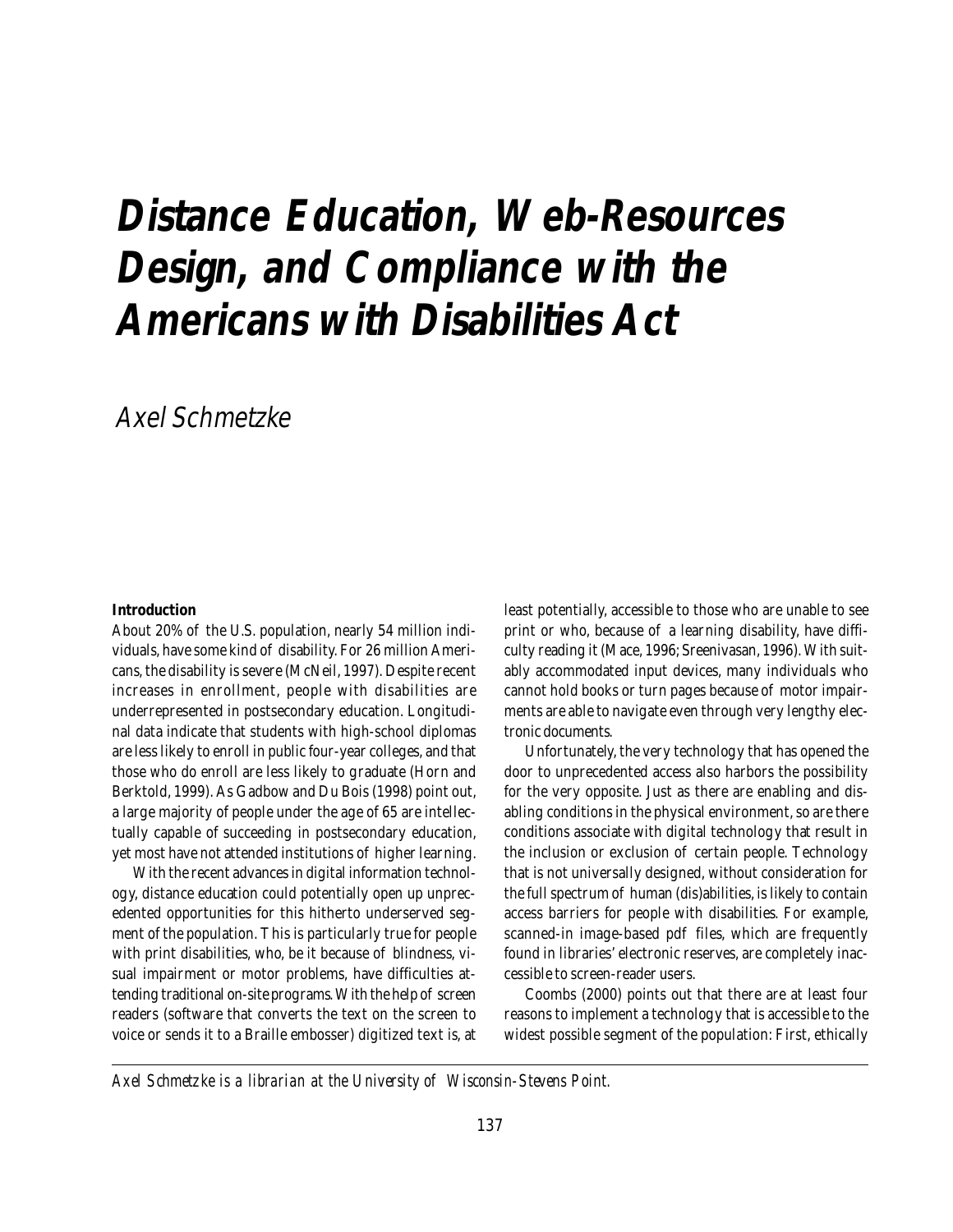speaking, it simply is the right thing to do. Second, it is the economically sensible thing to do—considering the extra cost involved in producing alternative versions of instructional materials. Third, it is the selfish thing to do: With advancing age, as our senses grow weaker and our mobility decreases, we all stand a good chance of becoming beneficiaries of a barrier-free information infrastructure. Fourth, as will be pointed out in the next paragraphs, the law demands that we do so.

## **Mandate for Accessible Online Resources under the ADA**

Among the various pieces of legislation that speak to the need for an accessible information environment, the Americans with Disabilities Act (ADA) of 1990 is the most relevant for colleges and universities. Its Title II, which applies to public entities, requires that universities make their programs and facilities accessible to people with disabilities by stipulating, in general terms, that

…no qualified individual with a disability shall, by reason of such disability, be excluded from participation in or be denied the benefits of the services, programs, or activities of a public entity, or be subjected to discrimination by any such entity (Section 202).

When Congress passed the ADA in 1990, the World Wide Web, as we know it today, did not exist. Most electronic information was provided in text format, which is easily read with screen readers. The potential barriers created by poor web design were certainly beyond the horizon of legislators and federal administrators. Thus, it does not come as a surprise that the ADA, while mandating equal access to an institution's resources, does not specifically address the design of web-based information services. Subsequent interpretations of the ADA, however, do.

In September 1996, the Civil Rights Division of the Department of Justice (DOJ) issued an opinion statement (letter #204) which directly addressed the issue of web accessibility. States and local governments as well as places of public accommodation are required to

…provide effective communication, regardless of whether they generally communicate through print media, audio media, or computerized media such as the Internet. Covered entities that use the Internet for communications regarding their programs, goods, or services must be prepared to offer those communications through accessible means as well.

Perhaps the strongest support for the ADA's applicability to accessible web design is provided by the U.S. Department of Education, California Office for Civil Rights (OCR), in its letters issued in connection with a statewide ADA compliance review involving California colleges. Particularly instructive are the letters addressed to the Chancellor of California Community Colleges (CCC). One major concern addressed in these letters pertains to the acquisition of technology and expansion into distance education, including the Internet. The OCR criticizes that the practice of providing more and more information electronically, through the Internet or campus LANs, is often not accompanied by considerations for the barrier-free design of web pages that contain the information. As a remedy, the OCR suggests the development of access guidelines for distance learning and campus web pages:

If guidelines to ensure access are made available to colleges now, such information on how to structure distance learning programs and campus WebPages will not only ensure that colleges meet their legal obligations but will also enable colleges to save significant expense over the later cost of "retrofitting" these programs after substantial investment has been made in inaccessible structures.

Typical online distance education programs contain several areas that need to be carefully planned to insure access to information for people with print disabilities: (a) institutional web pages, including those of the library, which provide general campus and program specific information; (b) web pages, often containing interactive features, for specific administrative purposes, such as enrollment, course selection and grade reporting; (c) web-based courseware packages, such as Blackboard or WebCT, each with its own architecture; (d) web-based instructional materials, such as electronic books, online journal articles and electronic reserve materials; (e) various online library resources, including catalog, full-text article databases, indexes to the journal literature, and other electronic reference tools.

## **Website Accessibility—Empirical findings**

Among the five areas of resources listed above, web page design assumes a central role. Not only do web pages func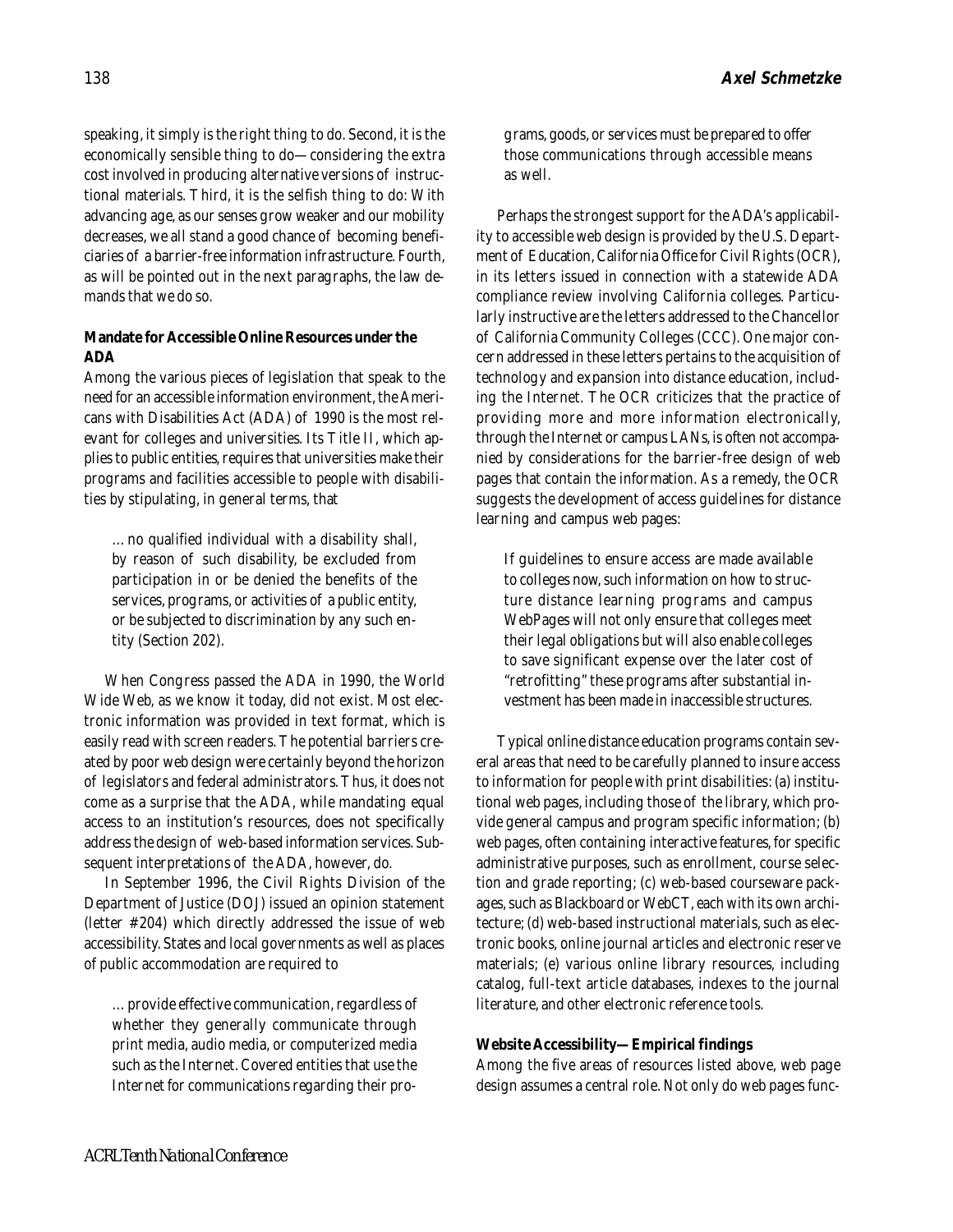tion as pathways to all the other resources; as institutional billboards, they also provide a good first impression of a campus' prevailing attitude and philosophy. It is for these two reasons—assessing web accessibility as well as gauging institutional awareness and sensitivity concerning barrier-free access for people with disabilities—that, in a recent study (Schmetzke, 2001a), I collected empirical data on distance-education providers' web site accessibility (set 1). It was for the second reason that I also looked at the web pages of twelve regional and national distance-education organizations (set 2), which can be assumed to set the tone for, or at least to reflect, what is currently happening in the field. Set 1 included the web sites of distance-education providers listed in Marcie Kisner Thorson's (2000) book "Campus-free College Degrees," a "guide to accredited college degrees through distance learning."

The accessibility of web pages was evaluated with Bobby, a tool created by the Center for Applied Special Technology. Bobby checks for compliance with the Web Content Accessibility Guidelines developed by the Web Accessibility Initiative (WAI). Sponsored by the World Wide Web Consortium (W3C), an international standard-setting industry body, the WAI guidelines reflect the input of many players and must be considered to be the most authoritative source on the subject.

The results of this accessibility study revealed major accessibility problems (referred to as "priority-1" errors by Bobby) associated with both sets: Of the total of 219 sites included in set 1, Bobby found only 15.1 % of the homepages to be free of major accessibility errors. When the pages directly linked to the 219 homepages were included (which made for a total of 3,366 pages), Bobby found 23.3% of the pages to be accessible. The average number of priority-1 accessibility errors per page was very similar for both the homepages and the wider set: The homepages contained 8.6 major accessibility problems per page; for the wider set, the average number of priority-1 accessibility errors was 7.8.

The web pages of distance-education organizations (set 2) were not paragons of virtue, either, as far accessibility is concerned. Only one of the 12 home pages received Bobby approval. When the pages directly linked to the homepages were included, 18% were found to be free of major accessibility problems. At five web sites, none of the pages received Bobby approval; at only one web site were all the pages accessible. The average number of major accessibility problems per page was 5.5 for the wider set.

The low level of accessibility reported above echoes the findings of earlier accessibility studies focusing on the web sites of general campuses, libraries, library schools, specialeducation programs and distance-education units (Schmetzke 2001b). The percentages of accessible pages varied from study to study, averaging between 14% and 59%. Rowland (2000) reports that data collected by Walden, Rowland and Bohman in November 1999 revealed that a mere 24% of web pages serving as "entry points" for distance-education students were void of major access barriers. Web accessibility at University of Wisconsin campus libraries averaged 31% and 40% (Schmetzke 1999, 2000). Interestingly, with 23%, the average web site accessibility at the nation's most highly rated library schools was far below that at the campuses' libraries, at which, on the average, 59% of the web pages were barrier-free (Schmetzke 2001b).

 Clearly, web pages of distance education providers, including those of numerous libraries, contain many barriers for people with print disabilities. The web sites of regional and national distance-education organizations, which are looked at for leadership and guidance, are far from setting a good example. These web sites, just as those of the nation's top-notch library schools, tend to be highly inaccessible. It is difficult to take this inaccessibility as anything but an indication that not only distance-education providers (librarians included), but also their leaders and trainers, are unaware of the need for universal design. Furthermore, it is reasonable to assume that this lack of awareness does not stop at web pages but extents to all types of web-based resources (catalog, indexes, databases, etc.).

#### **Strategies for Change**

What can be done to make distance education more accessible for all students, including those with disabilities? I suggest a four-pronged approach—involving education, research, selective shopping, and advocacy for inclusive policies.

#### **Education**

Most players involved in the provision of distance education are not aware of the accessibility problems associated with electronic information sources. Until a few years ago, the issue was rarely discussed in the professional literature. While, more recently, a flurry of articles in the library has focused on accessible web design, the accessibility of all online information sources, as they were listed earlier, is far from being adequately addressed in current awareness-raising efforts.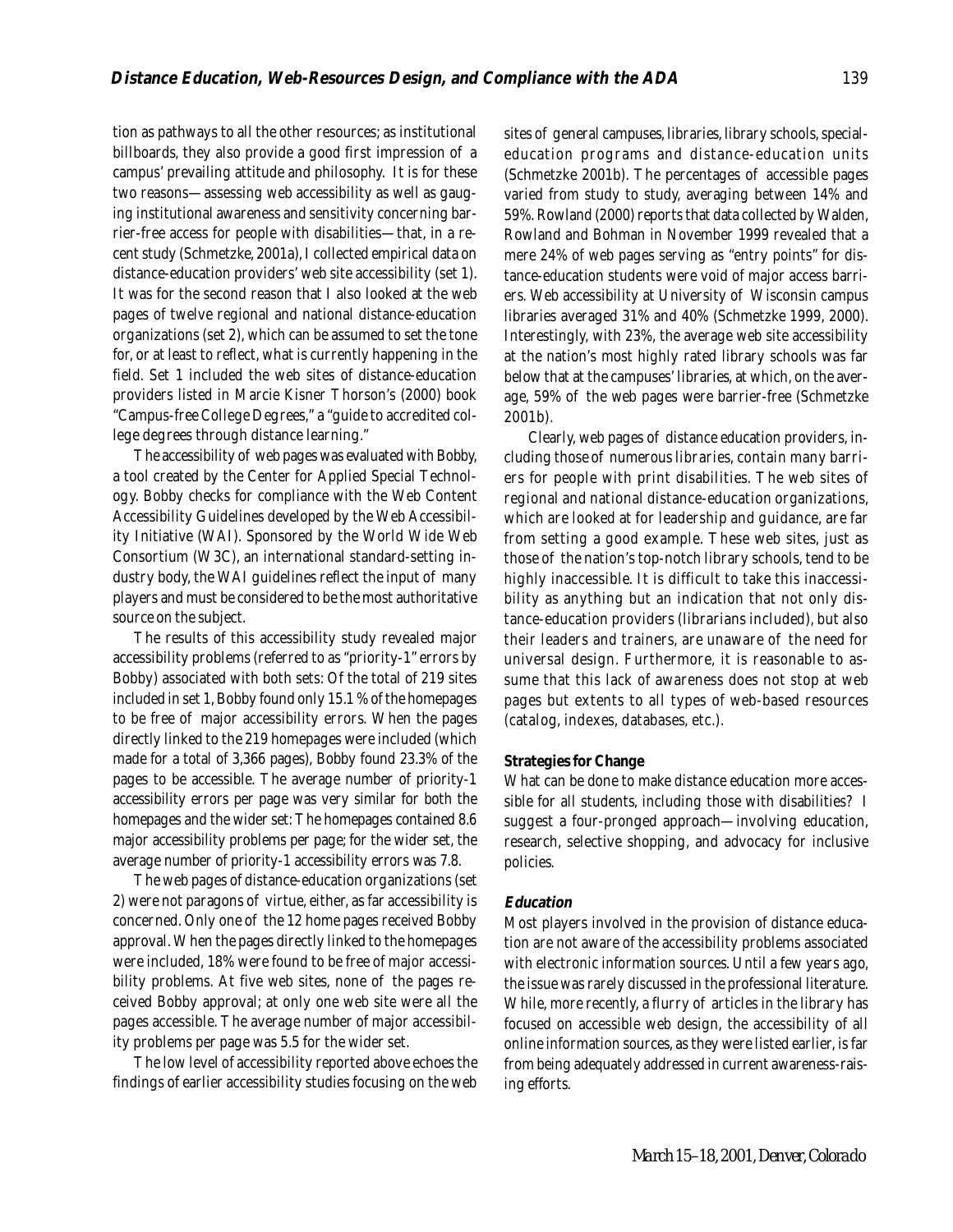# **Research**

Little is known about the accessibility of web-based resources other than that of web pages. With a few exceptions, no research in this area has been conducted. The rare statements by online-product vendors tend to be vague and unreliable. Yet, judging from the responses I receive when broaching the subject with fellow librarians, there is much need for this kind of information. To many librarians, this issue has never occurred, and those who are aware of it (including myself), rarely know the answer. A special-theme issue of Library Hi Tech focusing on the accessibility of web-based library resources (catalogs, indexes/databases, e-journals, e-books, e-reserves, etc.) is currently being planned. Prospective contributors are encouraged to contact this author.

## **Selective shopping**

All parties involved in distance education, including librarians, need to include accessibility as a criterion when making purchasing decisions concerning online services. The customer, especially when organized in form of a consortium, is still king. Shoppers for online resources need to exercise their purchasing power to demand barrier-free products. Most vendors of online products and services are currently unaware of this issue, and if they are aware of it, they may not want to dwell on it. With each contract under negotiation, vendors need to be asked what they have done to ensure the accessibility of their product for people with disabilities. Vague responses should be followed up with requests for more specific information, such as "With which commonly used screen readers has the accessibility of your product been tested?" Even better, a request for a demonstration would further underscore the seriousness that this issue is now receiving. Even if there are no accessible products currently available for a given need, it is important for purchasing parties to start sending the message to vendors that they do mean business, i.e., that sooner or later, the company which will first come out with an accessible version will have a clear advantage in the market.

## **Advocacy for Inclusive Policies**

Advocacy for inclusive policies comes in different forms. In the case of California Community Colleges (CCC) referred to earlier, advocacy came in the form of a complaint to the OCR. In this particular instance, this approach was extremely effective. In 1999, three years after the OCR began its compliance review, CCC adopted an extraordinarily comprehensive and proactive policy entitled "Distance Education: Access for Students with Disabilities." Whereas other institutions' distance education policies often do not address access issues at all, or if they do, provide for ad hoc responses to the needs of students with disabilities, the CCC document calls for accessibility from the very onset:

One of the primary concepts of distance education is to offer students 'Learning anytime, anywhere.' Therefore all distance education resources must be designed to afford students with disability maximum … access … 'anytime, anywhere' without the need for outside assistance.

Distance education resources must be designed to provide 'built-in' accommodation where possible (i.e. closed captioning, descriptive narrative) and/ or interface design/content which is accessible to 'industry standard' assistive computer technology in common use by people with disabilities (p. 13).

The wide scope of this policy should be of particular interest to libraries, which provide many of the resources used in distance education. The resources listed in the introductory part of this paper (online catalog, online indexes, full-text databases, etc.) fall, undoubtedly, within the purview of the CCC policy. The fact that many library resources are acquired or leased from third-party vendors does not make a difference. In fact, the language on this particular issue is absolutely clear: "Any distance education courses, resources or materials purchased or leased from a thirdparty provider or created or substantially modified 'in-house' must be accessible to students with disabilities … (p. 14)."

While, as the CCC case suggests, advocacy based on legal recourse may be very effective in some scenarios, it is not the strategy of choice that I recommend to the professional community. Too often, adversary measures backfire and end up hurting the cause. As an alternative, I suggest that we become adamant grass-roots lobbyists for more inclusive policies within our institutions and professional associations. By this I mean that we scrutinize all existing policies that may affect online access for people with disabilities (e.g., policies on distance-education, library online collection development, web design, and services for people with disabilities); carefully monitor ongoing revisions of such policies or the drafting of new ones; network among all parties interested in the issue; and exhaust all opportunities to bring the issue to the attention of the policy-making bodies.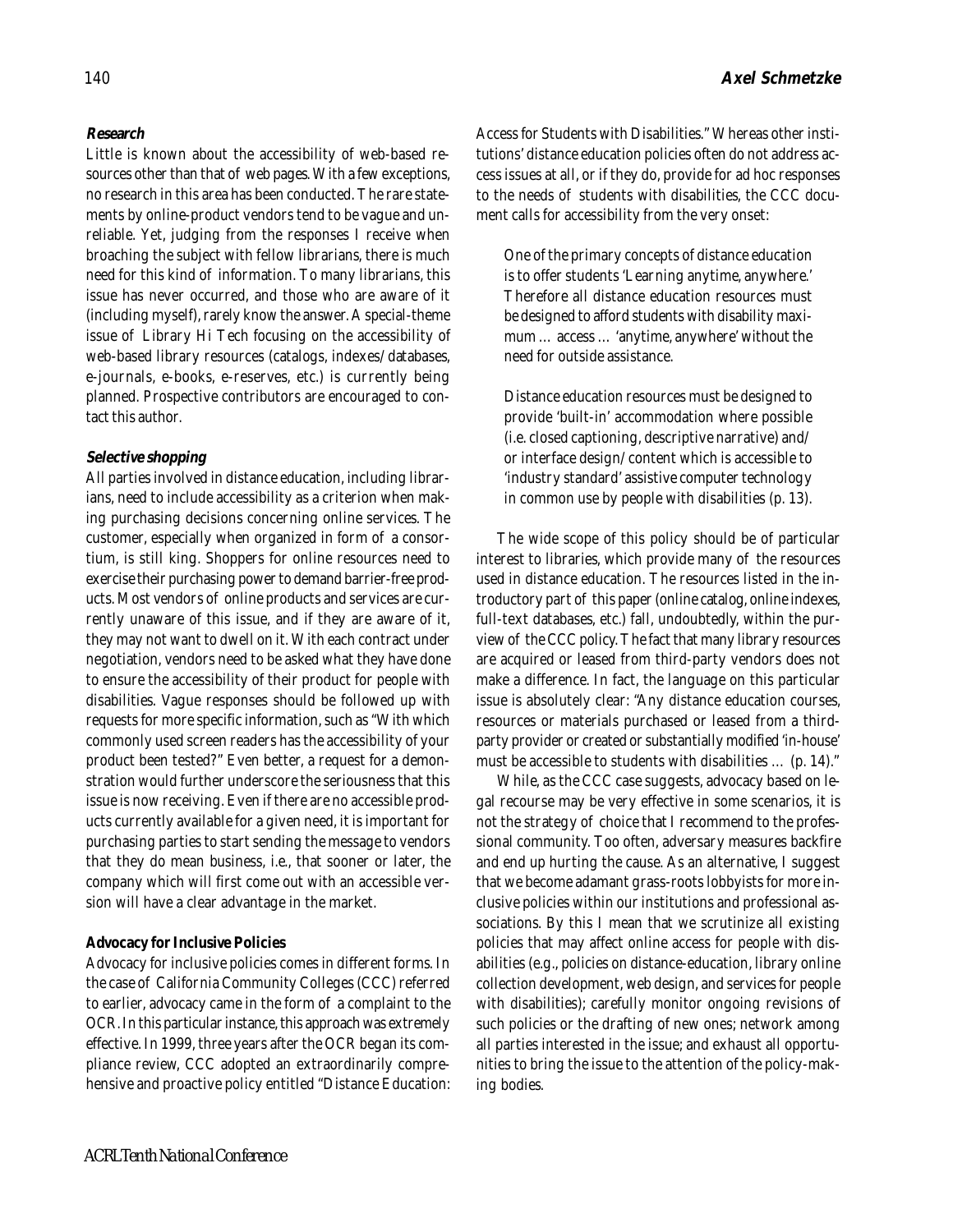This said, let me turn to the Association of College and Research Libraries' (ACRL) very own "Guidelines for distance learning library services." These guidelines not only reflect the professional views of the broader library and higher-education community, but they have also been influential in shaping individual libraries' policies and practices.

Given the broad-based input that led to the latest major (1998) revision of the ACRL "Guidelines," it is surprising that nowhere in its ten sections is accessibility for students with disabilities addressed. This also applies to the most recent version (2000): While the philosophy section underscores that "access to adequate library services and resources is essential" and the services section requires that library services "should be designed to meet effectively a wide range of informational, bibliographic, and user needs," disability-related access needs are not mentioned. One could argue that this is simply an issue too specific to be explicitly addressed in such a broad document, that this issue is covered by the general language of the "Guidelines," or that it is the task of other regulations, such as the ADA or disabilityrelated campus policies, to address this issue. Such arguments are not very convincing—for two reasons: (1) The ACRL guidelines do address other specific issues, such as copyright fair use policy. Just as the authors of the "Guidelines" deemed it important to emphasize that "access to reserve materials" must be provided "in accordance with copyright fair use policy," could they not have included a similar statement that calls for universal design of online resources in accordance with the spirit of the ADA? (2) The low degree of accessibility of web pages found on distance education sites clearly indicates that most players involved in distance education lack awareness in this area. General language in policy documents may suffice when those who try to follow them already understand what is implied by the broader terms. But this is certainly not the case with regard to accessibility. Most librarians who read the current ACRL "Guidelines," or use them as the basis for their own policies, are likely to construe the mandate to provide "access to adequate library services and resources" only in terms of connectivity—as a mandate to provide off-campus access to the library network and the online resources for which it serves as a gateway. At the present, the additional concern that these very resources are only fully accessible if they have been properly designed does not occur to most distanceeducators and librarians. The issue of accessible design of basic online library tools and instructional material is simply not on their radar screen. In order to get it there, another

revision to the ACRL "Guidelines" needs to be made—inconvenient as this process may be. Such inconvenience is nothing in comparison to the sheer violation of rights currently experienced by many students with disabilities, who have computers in their homes, with modems that can connect them to campus/library networks and screen readers that could, potentially, enable them to utilize all the resources needed to succeed in academic programs—if the people who designed these resources, or who selected them, had been aware of everyone's needs.

#### **References**

- Americans with Disabilities Act*.* 1990. In *ADA handbook: Disability discrimination: Statutes, regulations and related materials* (1995*)*. Cincinnati: Anderson Publishing Co.
- Association of College and Research Libraries. Distance Learning Section. Guidelines Committee. 1998. Guidelines for distance learning library services. July 1998. Available online at http://www.ala.org/acrl/guides/ distlrng.html.
- Association of College and Research Libraries. Distance Learning Section. Guidelines Committee. 2000. Guidelines for distance learning library services. *College and Research Libraries News*. 61 (11): 1023–29.
- California Community Colleges. Chancellor's Office. 1999. Distance education: Access guidelines for students with disabilities. Available online at http://www.htctu.fhda. edu/dlguidelines/final%20dl%20guidelines.htm.
- Coombs, Norm. 2000. Transcending distances and differences. October. Available online at http://www.aahe.org/ Bulletin/oct2000\_1.htm.
- Department of Justice. Civil Rights Division. 1996. Letter from Deval L. Patrick, Assistant Attorney General, to Senator Tom Harkin. 9 September. Available online at http://www.usdoj.gov/crt/foia/tal712.txt.
- Gadbow, N. F., and D. A. Du Bois. 1998. *Adult learners with special needs. Strategies and resources for postsecondary education and workplace training*. Malabar, Florida: Krieger.
- Horn, L., and J. Berktold. 1999. *Students with disabilities in postsecondary education: A profile of preparation, participation, and outcomes*. Washington: D.C. U.S. Dept. of Education, Office of Educational Research and Improvement, National Center for Education Statistics. Available online at http://www.nces.ed.gov/pubs99/1999187.pdf.
- Mace, N. 1996. Screen readers. Technology opens the way to the workplace for people with vision impairments. *Mainstream* 20 (5): 32–33.
- McNeil, J. M. 1997. Americans with disabilities: 1994–95.